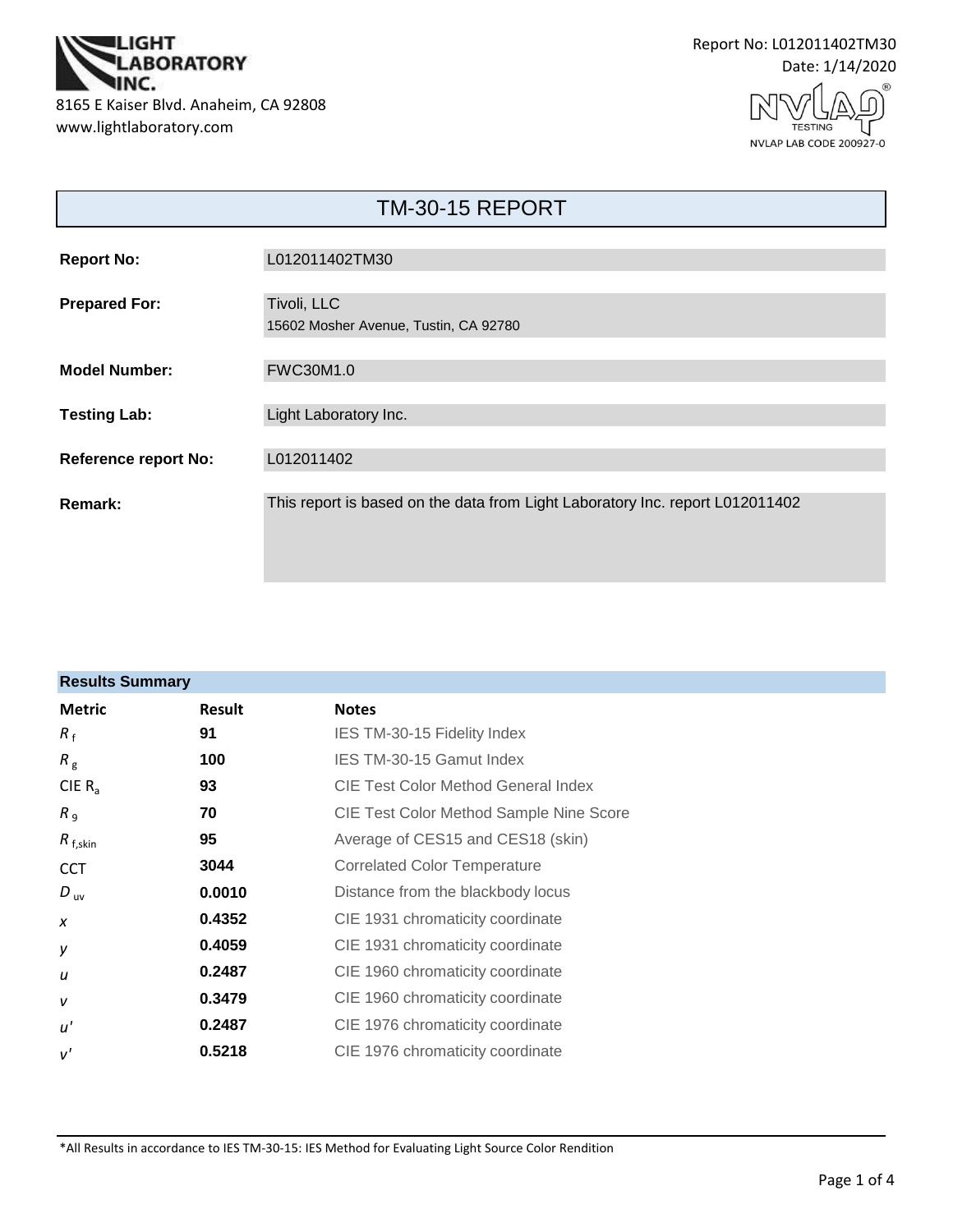



NVLAP LAB CODE 200927-0





**COLOR VECTOR GRAPHIC COLOR DISTORTION GRAPHIC**



\*All Results in accordance to IES TM-30-15: IES Method for Evaluating Light Source Color Rendition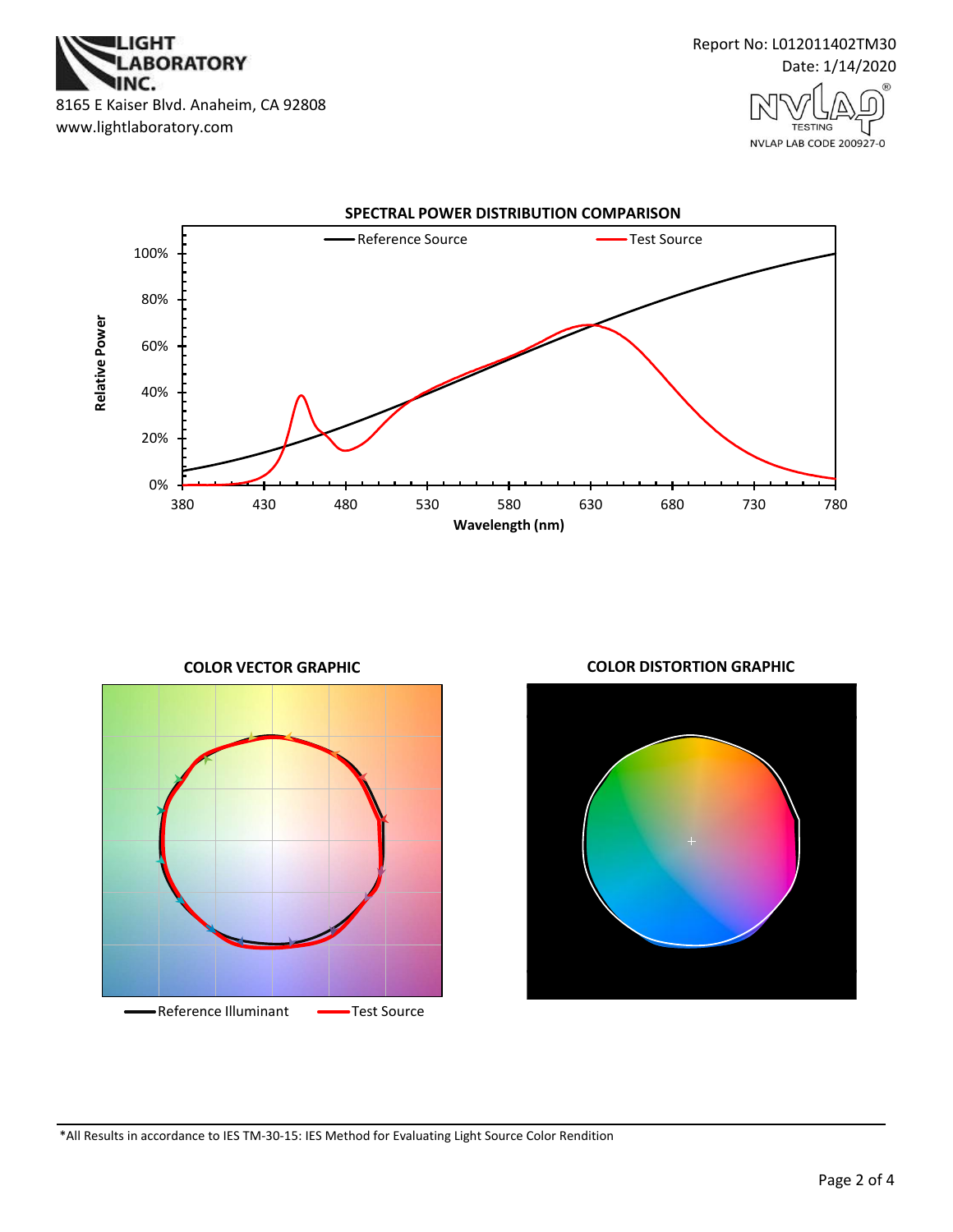

Report No: L012011402TM30 Date: 1/14/2020

> **TESTING** NVLAP LAB CODE 200927-0



|                |    | Graphic shifts (%) |        |  |
|----------------|----|--------------------|--------|--|
| <b>Hue Bin</b> | R, | Chroma             | Hue    |  |
| 1              | 92 | $-4%$              | 0%     |  |
| $\overline{2}$ | 93 | $-3%$              | 2%     |  |
| 3              | 90 | $-1%$              | 4%     |  |
| 4              | 93 | $-1%$              | 3%     |  |
| 5              | 92 | $-2%$              | 3%     |  |
| 6              | 96 | 2%                 | 0%     |  |
| 7              | 93 | $-2%$              | -1%    |  |
| 8              | 97 | $-2%$              | 0%     |  |
| 9              | 92 | -3%                | 4%     |  |
| 10             | 85 | $-2%$              | 8%     |  |
| 11             | 84 | 1%                 | 11%    |  |
| 12             | 88 | 5%                 | 4%     |  |
| 13             | 94 | 3%                 | $-2%$  |  |
| 14             | 89 | 6%                 | -6%    |  |
| 15             | 90 | 0%                 | -5%    |  |
| 16             | 86 | 0%                 | $-10%$ |  |

\*All Results in accordance to IES TM-30-15: IES Method for Evaluating Light Source Color Rendition